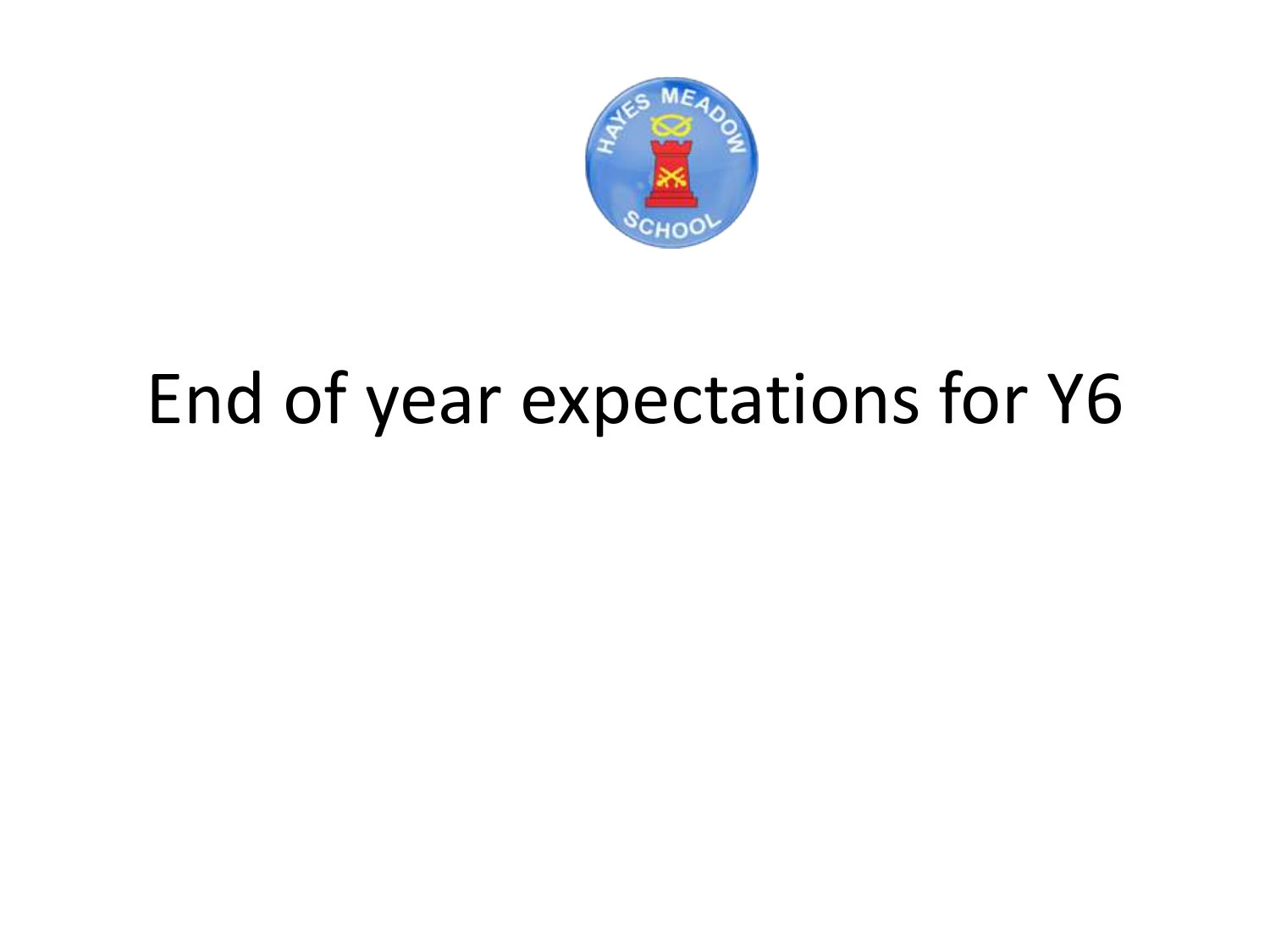



| A year 6 writer                                                                                                                                                                                                                                                                |                                                                                                                                                                                                                                                                                                                                                                                                                     |                                                                                                                                                                                                                                                |
|--------------------------------------------------------------------------------------------------------------------------------------------------------------------------------------------------------------------------------------------------------------------------------|---------------------------------------------------------------------------------------------------------------------------------------------------------------------------------------------------------------------------------------------------------------------------------------------------------------------------------------------------------------------------------------------------------------------|------------------------------------------------------------------------------------------------------------------------------------------------------------------------------------------------------------------------------------------------|
| <b>Transcription</b>                                                                                                                                                                                                                                                           | Composition                                                                                                                                                                                                                                                                                                                                                                                                         | <b>Grammar and punctuation</b>                                                                                                                                                                                                                 |
| Spelling<br>I can convert verbs into nouns by adding a<br>suffix.<br>I can distinguish between homophones and<br>other words which are often confused.<br>I can spell the commonly mis-spelt words<br>from the Y5/6 word list.<br>I understand that the spelling of some words | I can identify the audience for and purpose<br>of the writing.<br>I can choose the appropriate form and<br>register for the audience and purpose of<br>the writing.<br>I use grammatical structures and features<br>$\bullet$<br>and choose vocabulary appropriate to the<br>audience, purpose and degree of formality<br>to make meaning clear and create effect.                                                  | Sentence structure<br>I can use the passive voice.<br>I vary sentence structure depending<br>whether formal or informal.<br>Text structure<br>I can use a variety of organisational and<br>presentational devices correct to the text<br>type. |
| need to be learnt specifically.<br>• I can use any dictionary or thesaurus.<br>• I use a range of spelling strategies.                                                                                                                                                         | I use a range of sentence starters to create<br>$\bullet$<br>specific effects.<br>I can use developed noun phrases to add<br>detail to sentences.                                                                                                                                                                                                                                                                   | I write in paragraphs which can clearly<br>signal a change in subject, time, place or<br>event.                                                                                                                                                |
| Handwriting<br>I can choose the style of handwriting to use<br>when given a choice.<br>I can choose the handwriting that is best<br>suited for a specific task.                                                                                                                | I use the passive voice to present<br>information with a different emphasis.<br>I use commas to mark phrases and clauses.<br>$\bullet$<br>I can sustain and develop ideas logically in<br>narrative and non-narrative writing.<br>I can use character, dialogue and action to<br>$\bullet$<br>advance events in narrative writing.<br>I can summarise a text, conveying key<br>$\bullet$<br>information in writing. | Punctuation<br>I can use the semi-colon, colon and dash.<br>I can use the colon to introduce a list and<br>semi-colon within lists.<br>I can use a hyphen to avoid ambiguity.                                                                  |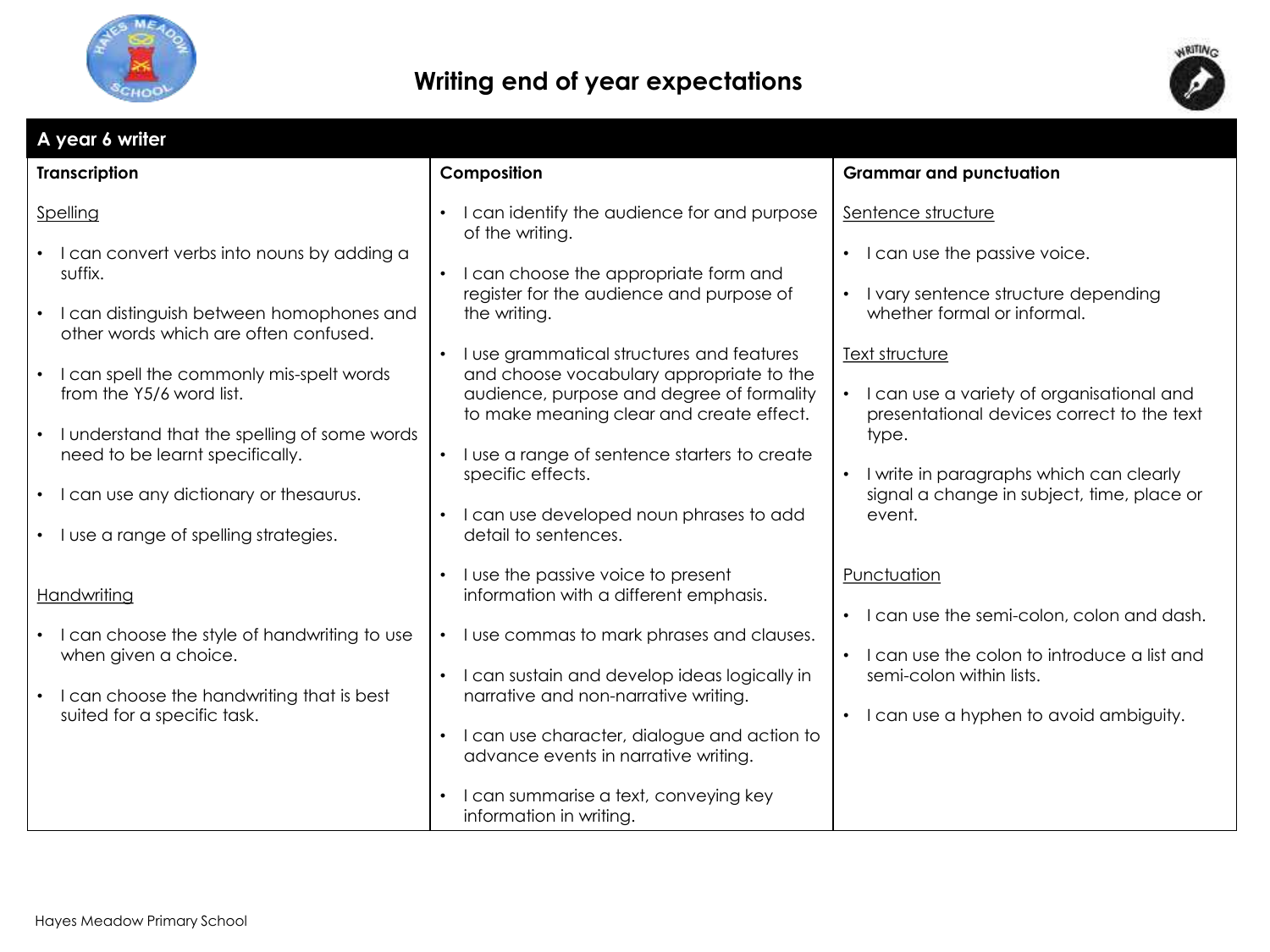



| A year 6 reader                                                                                                                                                                                                                                                                                                                                                                                                                              |                                                                                                                                                                                                                                                                                                                                                                                                                                                                                                                                                                                                                                                                                                                                                                                                                                                                                                                                                                                                                                                                        |  |  |
|----------------------------------------------------------------------------------------------------------------------------------------------------------------------------------------------------------------------------------------------------------------------------------------------------------------------------------------------------------------------------------------------------------------------------------------------|------------------------------------------------------------------------------------------------------------------------------------------------------------------------------------------------------------------------------------------------------------------------------------------------------------------------------------------------------------------------------------------------------------------------------------------------------------------------------------------------------------------------------------------------------------------------------------------------------------------------------------------------------------------------------------------------------------------------------------------------------------------------------------------------------------------------------------------------------------------------------------------------------------------------------------------------------------------------------------------------------------------------------------------------------------------------|--|--|
| <b>Word reading</b>                                                                                                                                                                                                                                                                                                                                                                                                                          | Comprehension                                                                                                                                                                                                                                                                                                                                                                                                                                                                                                                                                                                                                                                                                                                                                                                                                                                                                                                                                                                                                                                          |  |  |
| I can apply knowledge of root words, prefixes and suffixes to read<br>aloud and to understand the meaning of unfamiliar words.<br>I use my combined knowledge of phonemes and word deriviations<br>$\bullet$<br>to pronounce words correctly, e.g. arachnophobia.<br>I attempt the pronunciation of unfamiliar words drawing on my<br>prior knowledge of similar looking words.<br>I can read fluently, using punctuation to inform meaning. | • I am familiar with and can talk about a wide range of books and<br>text types, including myths, legends and traditional stories and<br>books from other cultures and traditions. I can discuss the features<br>of each.<br>I can read books that are structured in different ways.<br>$\bullet$<br>I can recognise texts that contain features from more than one text<br>$\bullet$<br>type.<br>I can evaluate how effectively texts are structured and presented.<br>$\bullet$<br>I can read non-fiction texts to help with my learning.<br>I read accurately and check that I understand.<br>I can recommend books to others and give reasons for my<br>recommendation.<br>I can identify themes in texts.<br>$\bullet$<br>I can identify and discuss the conventions in different text types.<br>• I can identify the key points in a text.<br>• I can recite a range of poems by heart, e.g. narrative verse,<br>sonnet.<br>I can prepare poems and plays to read aloud and to perform,<br>showing understanding through intonation, tone, volume and<br>action. |  |  |